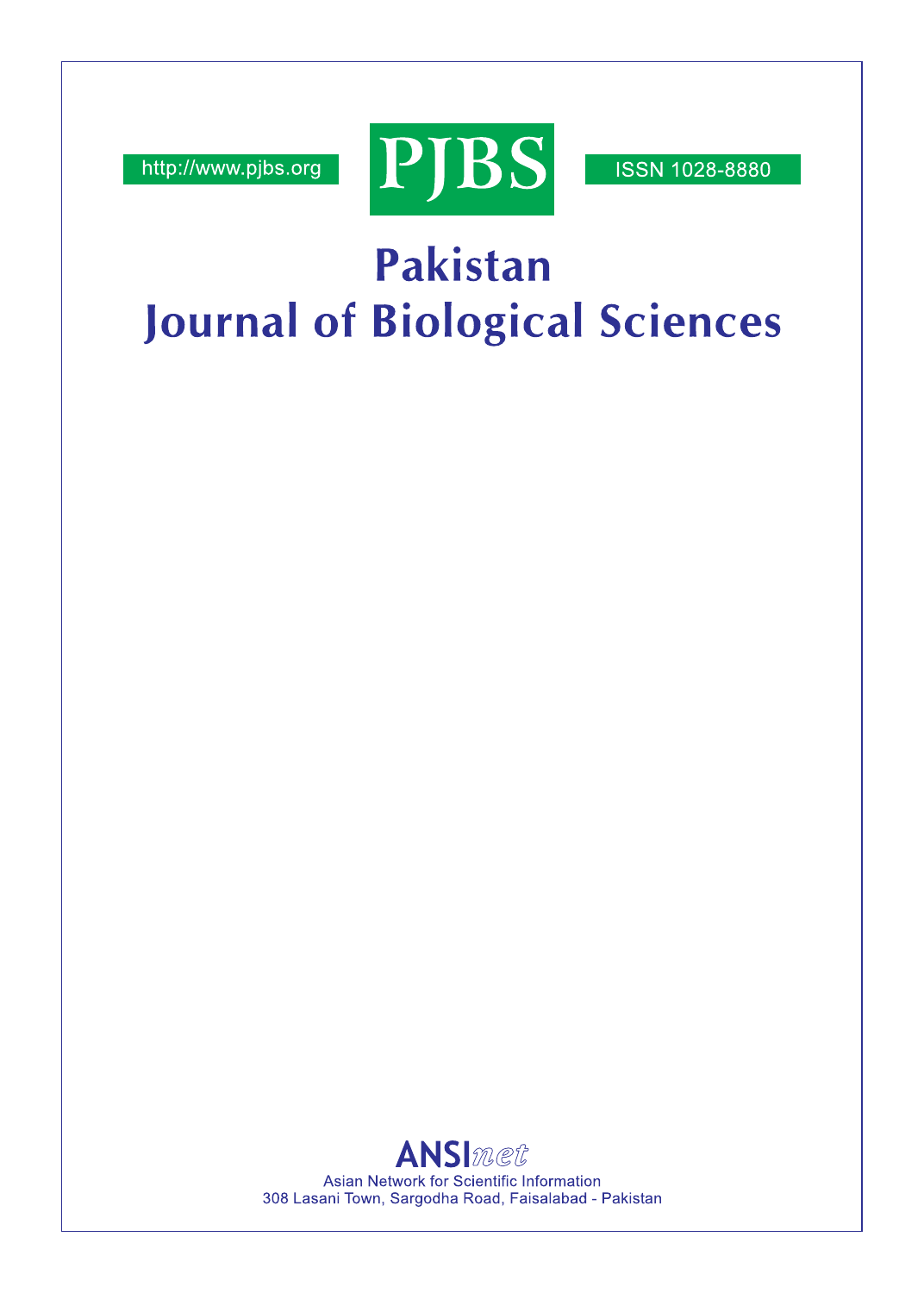Pakistan Journal of Biological Sciences 3 (10): 1681-1683, 2000  $\textdegree$  Copyright by the Capricorn Publications, 2000

## **Vegetation Comparison of Sacred, Reserved and Unreserved Sites of Rumli Village at Margalla Hills National Park, Islamabad**

Muhammad Ibrar Shinwari and Mir Ajab Khan Department of Biological Sciences, Quaid-i-Azam University, Islamabad, Pakistan

**Abstract:** This study was part of the ethnobotanical work carried out at Margalla Hills National Park, in order to compare the level of biotic interference among three different sites of the same locality. The community on the sacred site was identified as *Acacia modesta-Carissa opaca-Oxalis camiculata*; on reserved site *Acacia modesta-Carissa opaca-Oplismenus burmanii* while on unreserved site *Phoenix sylvestris-Carissa opaca-Cynodon dactylon* community was found. Comparison of the three sites showed a remarkable difference among them. The number of species found on sacred site were less than reserved and unreserved site which suggest more biotic interference on reserved and unreserved sites than on sacred site. The ratio of wood product found on each site was 6:2:1. The similarity index of the three sites was found to be 10.86%. Small qualitative difference in vegetation among all of the three sites and some other observations suggest that the traditional trend among the people to pay homage to the shrines by not disturbing their vegetation is now decreasing due to urbanisation of the culture.

**Key words:** Margalla Hills National Park, rumli village, vegetation comparison, sacred, reserved, unreserved sites

#### **Introduction**

The research area with in 3 Km. Radius of Rumli village lies on south facing slopes of Margalla Hills National Park at the back side of Quaid-i-Azam University, Islamabad between 33°40' -33°44' N and 72°55'-73°20' E. It spreads in a roughly eastwest direction and its altitude varies from 465 m to 1600 m, having rugged topography comprising mainly of steep slopes and gullies where rock structure is basically limestone. Deforestation and grazing have caused soil erosion leaving little but parent rock with shallow residual soil and silty loss. The average maximum temperature is 34.3°C while the average minimum temperature is 3.4°C. Snow is occasional. Rain fall occurs in the monsoon and winter, the average being 1200 mm per year (Khattak and Ahmed, 1990).

The area has been included in the sub-tropical scrub forest by previous workers (Champion *et al*., 1965). Hijazi (1984) reported that *Dodonaea viscose* was the most common shrub of Margalla Hills National Park. Akbar (1988) analysing the vegetation of Quaid-i-Azam University campus established 7 communities. Khattak and Ahmed (1990) compared the vegetation on the north and south facing slopes of Margalla Hills and reported the presence of *Pinus roxburgli-Apluda mutica-Ouercus incana* community on the north facing slopes and *Acacia modesta-Woodfordia fruticosa-Dodonaea viscosa* community on the south facing slopes. According to them, the north facing slopes showed a greater species diversity as compared to the south facing slopes having the similarity index as 46%.

The present study was undertaken to compare the vegetation of sacred (shrines, graveyard), reserved and unreserved sites of the village and to find out the level of biotic interference and protection of the plant resources among the three sites of the same locality. The traditional trend among the inhabitants towards the vegetation of the shrines was also under investigation.

#### **Materials and Methods**

The vegetation was systematically measured at all three sites by establishing 12 quardats on all sites having size 10 x 10 meters for trees and shrubs and 2 x 2 m quardarats for herbs at random. Absolute and relative values of density, canopy coverage, frequency and importance values for different species were calculated according to Cox (1967) and Mueller-Dombois and Ellenberg (1974).

Importance value  $(IV) = RD + RCC + RF$ 

**Where** 

| $RD$ (Relative Density) =                                                                                       | Total No. of individuals of a species<br>Total No. of individuals of all species   |  |  |  |
|-----------------------------------------------------------------------------------------------------------------|------------------------------------------------------------------------------------|--|--|--|
| Total cover of all individuals of a species<br>RCC (Relative Canopy Cover)<br>Total cover of individuals of all |                                                                                    |  |  |  |
| RF (Relative Frequency)                                                                                         | Occurrence points of species in all quardates<br>Total No. of quadrates in a stand |  |  |  |

The species were stratified into tree, shrub, climbers and herbaceous strata and plant community were established after the leading dominants on the basis of importance values. Similarly index was calculated after Jaccard (1928).

d Index of Similarity =-----------------------  $a+b+c+d$ Where a = species unique in 1st releve  $b =$  species unique in 2nd releve c =species unique in 3rd releve

d =species common in both releve

Stems having circumference more than 20 cm at breast height were measured and recorded for comparison among the three sites. The quardat design was as described by Bunce and Shaw (1973).

### **Results and Discussion**

Table 1 shows that the community on the sacred sites was identified as *Acacia modesta-Carissa opaca- Oxalis carniculata.*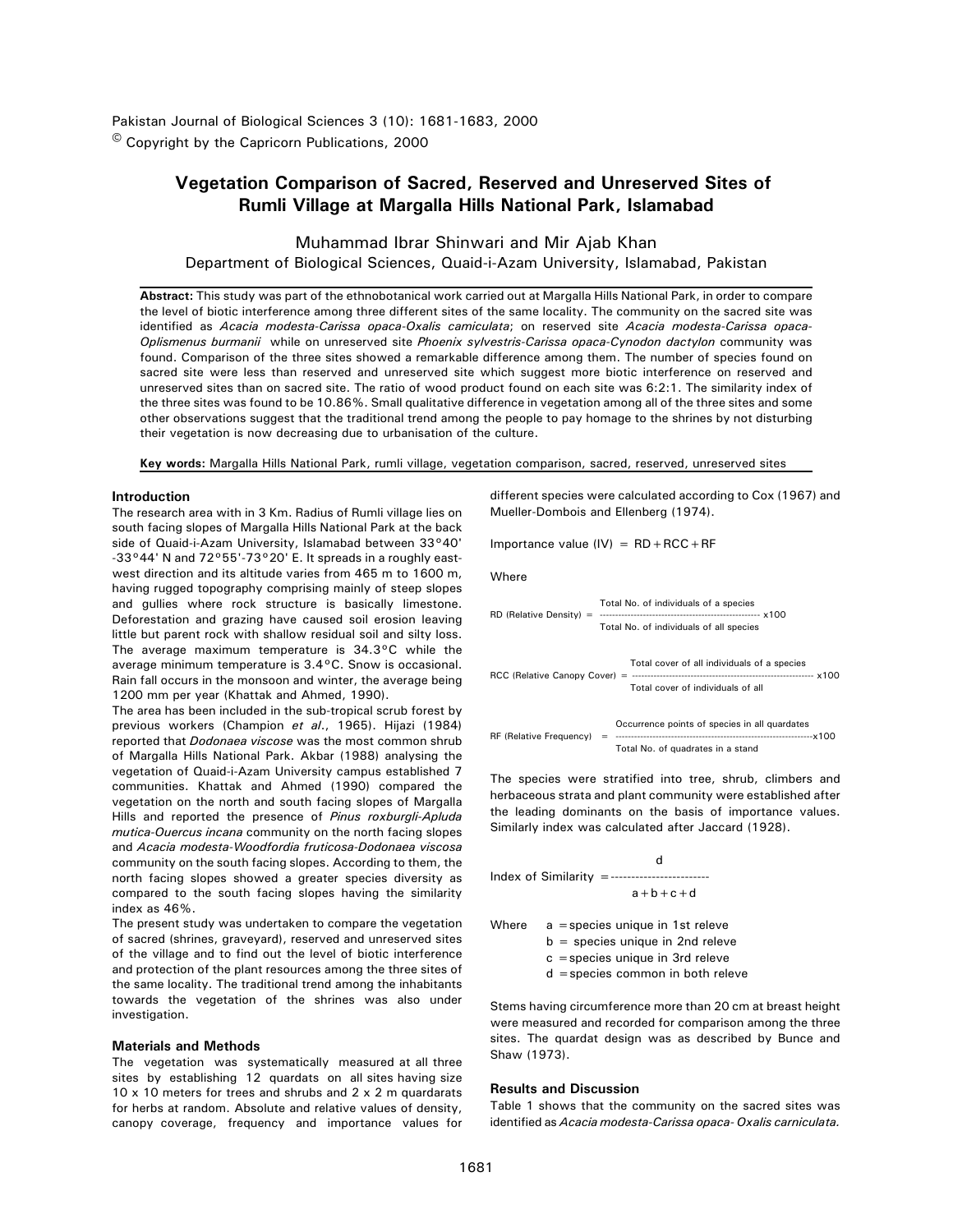#### **Shinwari and Khan:** Vegetation comparison at Margalla Hills

| Table 1: Importance Value Comparison of three sites<br>Name of the species | Importance Values (IV) |                |             |
|----------------------------------------------------------------------------|------------------------|----------------|-------------|
|                                                                            |                        |                |             |
|                                                                            | Sacred                 | Reserved       | Unreserved  |
| <b>Trees</b><br>Acacia modesta Wall.                                       | 138.00*                | 130.00         | 24.17       |
| Cassia fistula L.                                                          | 45.14                  |                |             |
| Ficus benghalensis L.                                                      | 12.44                  |                |             |
| Flacourtia indica                                                          |                        |                | 52.95       |
| (Burm.f) Merrill<br>Mellotus philippensis                                  |                        | 86.97          | 37.91       |
| (Lam.) Muell.                                                              |                        |                |             |
| Maytenus royleanus                                                         | 43.50                  | 33.30          | 70.59       |
| (Wall. ex Lawson) Cafond                                                   |                        |                |             |
| Olea ferruginea Royle<br>Phoenix sylvestris Roxb.                          | 40.46<br>20.46         |                | 78.10*      |
| <i>Ziziphus jujube</i> Lamk.                                               | /300                   | /300           | /300        |
| Shrubs                                                                     |                        |                |             |
| Buxus pipillosa C. K. Schm.                                                | 48.00                  | 10.07          |             |
| Carissa apaca Stapf                                                        | $95.69*$               | $100.14*$      | 113.20*     |
| ex Halmes<br>Debregeasia salicifolia                                       |                        | 8.28           |             |
| (D.Don) Rendle                                                             |                        |                |             |
| Dodonaea viscose (L.) Jacq.                                                | 31.96                  | 13.00          |             |
| Embelia ribes Burm.                                                        |                        |                | 15.49       |
| Ipomea carnea                                                              |                        |                | 15A9        |
| (Martex Choisy) D. Austin<br>Justicia adhatoda L.                          | 88.27                  | 67.96          | 85.47       |
| Lantana camera L.                                                          | 18.04                  | ۰              | 17.56       |
| Nerium oleander L.                                                         | 18.04                  |                |             |
| Oreocnide frutescens                                                       |                        | 9.73           |             |
| (Thunb.) Miq.                                                              |                        |                |             |
| Punica granatum L.                                                         |                        |                | 20.26       |
| Rhamnus pentapomica Parker<br>Sageretie barndrethiana Aitch                |                        | 12.75<br>22.04 |             |
| Solarium erianthum D. Don.                                                 |                        | 11.55          |             |
| Woodfordia fruticosa (L.)                                                  |                        | 22.01          |             |
| S. Kurz                                                                    |                        |                |             |
| <b>Climbers</b>                                                            |                        |                |             |
| Clematis grata Wall<br>Cuscuta reflexa Roxb.                               |                        | 11.94<br>10.53 |             |
|                                                                            | /300                   | /300           | /300        |
| Herbs                                                                      |                        |                |             |
| Adiantum incisum Forssk                                                    |                        | 14.54          |             |
| Allium griffithianum Bioss.                                                |                        | 13.93          |             |
| Anagalis arvensis L.<br>Apluda mutica L.                                   | 15.78                  | 17.58          |             |
| Argyrolobium roseum                                                        |                        |                | 31.12       |
| (Camb.) Jaub. & Spach                                                      |                        |                |             |
| Boerhaavie diffuse Auct plur                                               |                        | 13.92          |             |
| Bothriochloa pertusa<br>A. Camus                                           |                        | 24.94          | 45.66       |
| Chrysopogon aucheri                                                        |                        | 24.96          | 14.38       |
| (Boiss) Stapf                                                              |                        |                |             |
| Conyza aegyptiaca Ait                                                      | 10.82                  | 22.88          |             |
| Conyza canadensis (L.)                                                     | 43.23                  |                | 14.36       |
| Cronquist.<br>Cyrrorion dactylon (L.) Pers.                                |                        |                | 68.51*      |
| Cynoglossum lanceolatum                                                    |                        |                | 7.18        |
| Forssk.                                                                    |                        |                |             |
| Cyperus niveus L.                                                          |                        | 25.27          |             |
| Dichanthium annuiatum                                                      |                        |                | 8.11        |
| (Forssk.) Stapf.                                                           |                        |                | 7.18        |
| Didiptera bupleuroides Ness.<br>Euphorbia prostata Ait.                    |                        |                | 19.69       |
| Indigolera linifolie                                                       |                        |                | 22.19       |
| (Lt.) Retz.                                                                |                        |                |             |
| <i>Inula vestida</i> Wall. ex. □ C.                                        |                        |                | 8.26        |
| Lespedeza juncea (LL) Persoon<br>Malveastrum coromandelianum (L.) Garcke   |                        | 23.43          | 7.18<br>153 |
| Micromeria biflora (Buchi-Ham. ex D. Don) -                                |                        | 20.93          |             |
| OplismenuS burmanii                                                        |                        |                |             |
| Metz) P. Beauv.                                                            | 52.94                  | 61.75*         |             |
| Oxalis corndculata L.                                                      | $80.15*$               |                |             |
| Phleum himalaicum Hunds.<br>Poe annua L.                                   | 9.97                   | 22.23          |             |
| Polygala abyssinica                                                        |                        |                |             |
| R. Br. ex. Presen                                                          |                        |                | 7.18        |
| Primula spp.                                                               |                        |                | 7.18        |
| Saussurea heteromalla                                                      |                        |                |             |
| (D. Don.) Hand.                                                            | 15.49                  |                |             |
| Soda cordate IBurm.f.) Borris<br>SoMnum nigrum L.                          | 15.49<br>23.43         | 22.55          | 16.52       |
| Taraxacurn officinale L.                                                   | 9.27                   | L,             |             |
|                                                                            | /300                   | /300           | /300        |

Out of 23 species found in this site 6 were arborescent, 6 shrubs and 11 herbaceous species. Ten species were found unique to this site. Grazing and felling were less however the under storey vegetation was a little bit disturbed but not more than the other sites.

The community established on the reserved site was *Acacia modesta-Carissa opaca-Oplismenus burmanii.* Of the total 29 species found in this site 4 were arborescent, 10 shrubs, 2 climbers and 13 herbaceous plants. The dominant *Acacia modesta* was often found in association with *Dodonaea viscose, Carissa apace and Justicia adhatoda. Justicia adhatoda* dominates the under canopy shady places. Grazing and felling were found more than the sacred site.

The community on the unreserved site was found as *Phoenix sylvestris-Carissa opaca-Cynodon dactylon.* Out of 30 species found in this site 6 were arborescent, 8 shrubs and 16 herbaceous plants. Grazing and felling were quite common and more than the other two sites.

One of the study have been made by sampling and analysing the vegetation around the shrine of Khandezi Baba located at a distance of 2.5 km east of Kohat. That area, because of the sanctity of the shrine, remained protected for a long time but has considerably been disturbed in the recent past. It has been concluded that the biotic interference will completely eliminate *Acacia modesta* and its place will be taken by *Capparis decidua* which can form a climax with *Salvadora oleoides* (Chaugthai and Yousaf, 1976).

A comparison of these three sites shows that there is a qualitative and quantitative difference between the vegetation of sacred site and those of reserved and unreserved site. The number of species found on sacred site were fewer but their status was better than reserved and unreserved sites. This small qualitative difference of vegetation may suggest that the traditional trend among the people about the sanctity of sacred places by not disturbing their vegetation is decreasing. *Acacia modesta, Maytenus royleanus, Carissa apace, Justicia adhatoda* and *Side cordate* are found common on all sites. It would be interesting to note that the typical vegetation of scrub forest of Margalla Hills is still existing in all the three sites except *Lantana camera* L. has just started establishing in the area. *Broussonetia papyrifera* Vent. and *Partherium hysterophorous* are the three dominating species spreading rapidly and occupying the foothill areas near the residential areas of Islamabad. Fatima (1999) discovered that *Lantana camera* spreaded widely and depleted *Dodonaea viscose* Vegetation in the catchment area of Rawal Lake, Islamabad. As stated by Shinwari and Khan (1997) a lot of pressure has been found on *Dodonaea viscose, Justicia adhatoda, Carissa apace, Buxus papillose, Acacia modesta* and *Acacia nilotica* as they are being used as fuel wood and this trend is increasing due to expansion of population. Reforetation trend of these native species is absent among local communities. However, the total canopy cover of trees found maximum at sacred site and minimum at unreserved site. Similarly, on sacred site 51 stems were found as having breast height circumference ranges from 20-140 cm, on reserved site 18 stems ranges 20- 80 cm while on unreserved site only 8 stems were found of 20-60 cm range. The ratio among number of stems of each site has been found as Sacred: Reserved: Unreserved 6:2:1 (Fig. 1). This gradual reduction in circumference and number suggest that the wood products were found more conserved